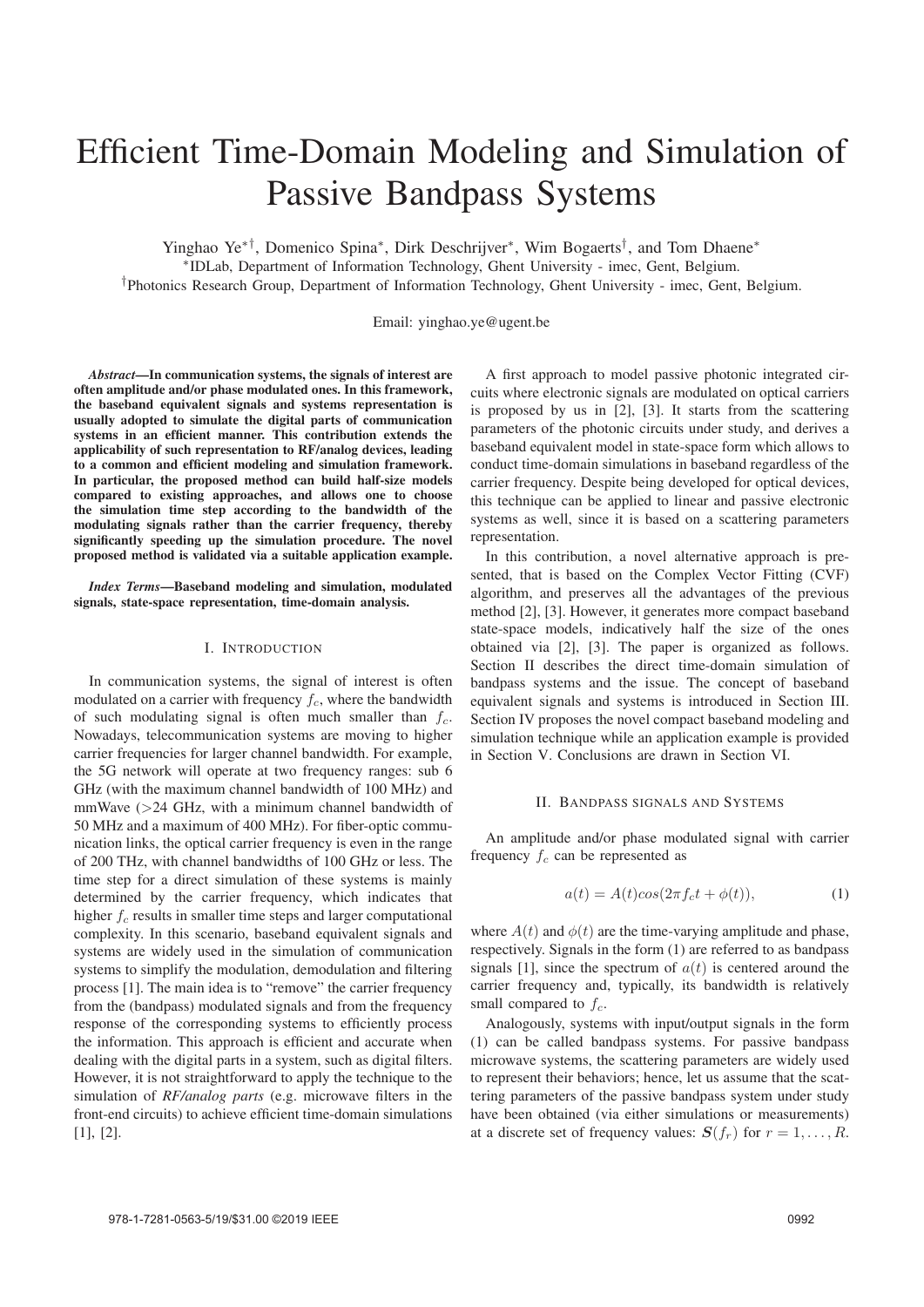Then, a pole-residue model can be built via the Vector Fitting (VF) technique [4]–[6]

$$
S(s) = \sum_{k=1}^{K} \frac{R_k^{VF}}{s - p_k^{VF}} + D^{VF},
$$
 (2)

where  $s = j2\pi f$  is the Laplace variable,  $p_k^{VF}$  are the (common) poles and  $\mathbf{R}_k^{VF}$  are the corresponding residues, that are either real or complex conjugate pairs, while  $D$  is a real matrix. Then, the VF model (2) can be easily converted into a time-domain state-space representation in the form

$$
\begin{cases}\n\frac{\mathrm{d}\boldsymbol{x}(t)}{\mathrm{d}t} = \boldsymbol{A}^{VF}\boldsymbol{x}(t) + \boldsymbol{B}^{VF}\boldsymbol{a}(t) \\
\boldsymbol{b}(t) = \boldsymbol{C}^{VF}\boldsymbol{x}(t) + \boldsymbol{D}^{VF}\boldsymbol{a}(t),\n\end{cases}
$$
\n(3)

where  $a(t) \in \mathbb{R}^{n \times 1}$  and  $b(t) \in \mathbb{R}^{n \times 1}$  are the incident and reflected signals of the  $n$ -port bandpass system, respectively, while  $x(t) \in \mathbb{R}^{m \times 1}$  with  $m = nK$  collects the state variables. The matrices  $A^{VF}$ ,  $B^{VF}$ ,  $C^{VF}$ ,  $D^{VF}$  can be analytically derived from (2) [7].

Time-domain simulations can be directly conducted by solving (3) via ordinary differential equation (ODE) solvers, where the maximum simulation time steps that can be adopted depends on the frequency of the input signals. Given that signals in the form (1) are considered in this contribution, the simulation time step depends on  $f_c$ : if  $f_c$  is very large, the simulation will be time consuming.

## III. BASEBAND EQUIVALENT SIGNALS AND SYSTEMS

To address the above challenge, a baseband modeling and simulation approach can be used to decrease the simulation cost by adopting relatively large time steps without losing accuracy [1]. The main idea is to "remove" the carrier frequency from the bandpass signal  $a(t)$  by deriving a corresponding baseband equivalent signal  $a_l(t)$  as

$$
a_l(t) = A(t)e^{j\phi(t)}.
$$
 (4)

The relations between  $a(t)$  and  $a_l(t)$  are

$$
a(t) = \text{Re}(a_l(t)e^{j2\pi f_c t}),\tag{5}
$$

where Re( $\cdot$ ) represents the real part. Note that  $a_l(t)$  is the complex envelope of  $a(t)$  [1]. The relation between  $a(t)$  and  $a_l(t)$  in the frequency domain is illustrated in Fig. 1.

The baseband equivalents of bandpass systems are defined in a similar way, as shown in Fig. 2, where  $S(f)$  is the frequency response of the bandpass system represented by (2) and  $S_l(f)$  is its baseband equivalent. If  $a(t)$  is the port signal of the bandpass system  $S(f)$ ,  $a_l(t)$  can be considered as the port signal of the baseband equivalent system  $S_l(f)$ [1]. The main advantage of adopting baseband signals and systems for time-domain simulations is that the corresponding time-domain simulations can be carried out at baseband with relatively large time steps, and then the port signals of bandpass systems can be analytically recovered from the port signals of the baseband systems according to (5).



Fig. 1. Example of the amplitude spectrum of a bandpass modulated signal (top) and its baseband equivalent signal (bottom).



Fig. 2. Example of the amplitude spectrum of a bandpass system (top) and its baseband equivalent representation (bottom).

However, it is important to note that  $S_l(f)$  has an asymmetric frequency response with regard to the positive and negative frequencies. As such, it represents a complex-valued system with a complex-valued impulse response. It is impossible to directly compute a model of  $S_l(f)$  with the VF technique that models physical systems having a symmetric frequency response. In the next section, a novel approach to compute stable and passive baseband models of  $S_l(f)$  is presented.

# IV. NOVEL MODELING APPROACH FOR BASEBAND EQUIVALENT SYSTEMS

### *A. Baseband Modeling Approach*

Consider the sampled bandpass scattering parameters  $S(f_r)$ for  $r = 1, \ldots, R$ . The corresponding baseband representation  $S_l(f_i)$  can be obtained by shifting  $S(f_r)$  towards 0 Hz by an amount equal to the carrier frequency  $f_c$  [1], as shown in Fig. 3 where  $f_i = f_r - f_c$ . Then, the CVF algorithm is developed to calculate a pole-residue model of  $S_l(f_i)$  as

$$
S_l(s) = \sum_{k=1}^{K} \frac{R_k^{CVF}}{s - p_k^{CVF}} + D^{CVF},
$$
 (6)

where  $p_k^{CVF}$  are the (common) poles that can be either real or complex, and  $R_k^{CVF}$  are the corresponding residues, while  $D^{CVF}$  is a real matrix. This form is very similar to the VF model (2), with one important difference: the poles and residues are not complex conjugate pairs. In this work, the CVF is a variant of the VF algorithm available at [8], which implements the techniques in [4]–[7], [9], [10]. Since VF has been extensively studied in the past two decades, and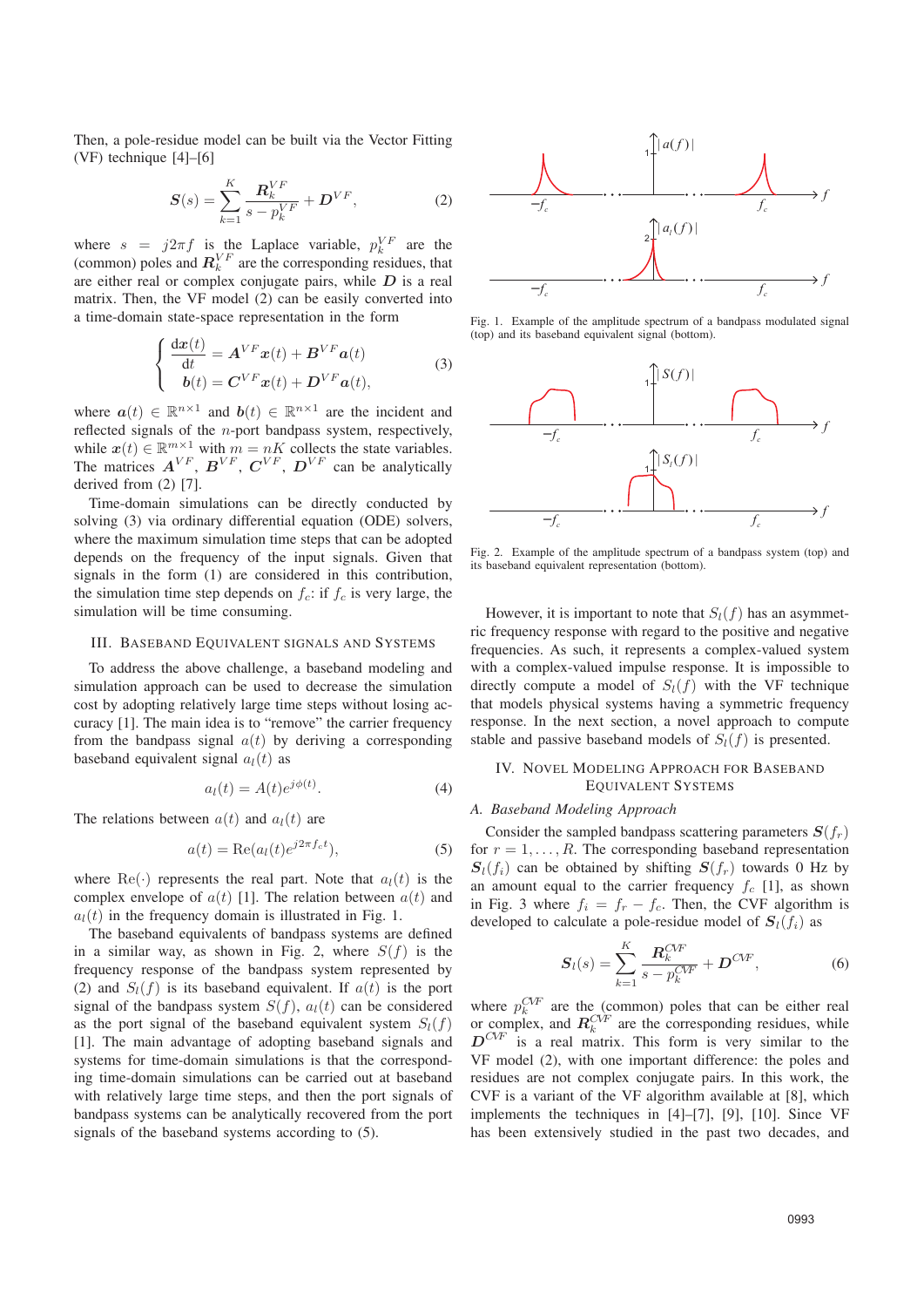

Fig. 3. The simulated or measured scattering parameters at a set of discrete frequency samples (top) and the corresponding baseband scattering parameters (bottom).

the proposed CVF shares several similarities with it, only the differences that are relevant for our application will be discussed in the following. Interested readers are referred to [4]–[7], [9], [10] for a thorough understanding of the VF modeling approach.

In particular, both CVF and VF adopt pole-residue models formed by real and complex poles having a negative real part, in order to guarantee the stability of the model [11]. For the VF technique, the complex poles and the corresponding residues must always occur in complex conjugate pairs to guarantee that the frequency response is always symmetric around zero (even amplitude and odd phase) and the corresponding impulse response in the time domain is real-valued: these are fundamental properties of linear and passive systems. However, baseband systems are non-physical and have an asymmetric frequency response with respect to 0 Hz by construction. Therefore, VF cannot be applied to modeling such systems *directly* [2], [3].

In order to overcome this problem, the complex conjugacy constraint on poles (and residues) is removed in the CVF algorithm. Besides this difference, the methodology employed to compute a pole-residue model is the same: the pole flipping scheme [4], relaxed formulation [9] and fast implementation base on QR decomposition [5] used in VF can be directly adopted for CVF.

The idea of removing the complex conjugacy constraint in the VF algorithm was first proposed in [12] in order to design complex infinite impulse response (IIR) filters having asymmetric frequency response. However, the models built in [12] are not used for time-domain simulations: the passivity definition, assessment and enforcement of the complex-valued models are not investigated in [12], while here they are rigorously studied in Section IV-B.

Once a model in the form (6) has been obtained via the CVF algorithm, it can be easily converted into a corresponding state-space form as

$$
\begin{cases}\n\frac{d\boldsymbol{x}_l(t)}{dt} = \boldsymbol{A}^{C\!V\!F}\boldsymbol{x}_l(t) + \boldsymbol{B}^{C\!V\!F}\boldsymbol{a}_l(t) \\
\boldsymbol{b}_l(t) = \boldsymbol{C}^{C\!V\!F}\boldsymbol{x}_l(t) + \boldsymbol{D}^{C\!V\!F}\boldsymbol{a}_l(t),\n\end{cases} \tag{7}
$$

where  $a_l(t) \in \mathbb{C}^{n \times 1}$  and  $b_l(t) \in \mathbb{C}^{n \times 1}$  are the incident

and reflected signals of the baseband system, respectively, which are the baseband equivalents of  $a(t)$  and  $b(t)$ , while  $x_l(t) \in \mathbb{C}^{m \times 1}$  is the baseband equivalent of  $x(t)$ . The matrices  $A^{CVF}$ ,  $B^{CVF}$ ,  $C^{CVF}$ ,  $D^{CVF}$  can be analytically obtained from (6), by using the same methodologies developed for the VF algorithm [7]. Now, time-domain simulations can be performed by solving (7) with relatively large time steps, since the spectrum of baseband signals and systems no longer depends on the carrier frequency. It is important to remark that the baseband model built by the proposed CVF technique is only half the size of the model built via the technique in [2], [3]. Indeed, the proposed technique only models the frequency response at positive frequency range while the technique in [2], [3] models the frequency response at both positive and negative frequency range as shown in Fig. 3.

### *B. Passivity Assessment and Enforcement*

Since the baseband model (7) will be used for simulations in the time domain, the model must be passive [11]. In [2], [3], the passivity definition and conditions for complex-valued linear baseband systems are presented. In particular, there are two passivity constraints that baseband scattering parameters  $S_l(s)$  must satisfy:

- 1)  $S_l(s)$  is analytic in  $Re(s) > 0$ ;
- 2)  $I_n S_l^H(s)S_l(s)$  is a nonnegative-definite matrix for all s such that  $Re(s) > 0$ .

where  $I_n$  is the identity matrix of size  $n \times n$ . Note that such conditions are the same as for physical systems, with the exception that the conjugacy relation  $S^*(s) = S(s^*)$  no longer needs to hold for complex-valued systems.

Now, the above passivity conditions require that the maximum singular value of  $S_l(s)$  is bounded by unity at all frequencies. In this framework, it has been proven that the Hamiltonian matrix  $M$  can be used to assess the model passivity with accuracy and efficiency, which is defined as

 $\bm{M} = \begin{bmatrix} \bm{M}_{11} & \bm{M}_{12} \ \bm{M}_{21} & \bm{M}_{22} \end{bmatrix}$ 

where

$$
M_{11} = A - BL^{-1}D^{H}C,
$$
  
\n
$$
M_{12} = -BL^{-1}B^{H},
$$
  
\n
$$
M_{21} = C^{H}Q^{-1}C,
$$
  
\n
$$
M_{22} = -A^{H} + C^{H}DL^{-1}B^{H},
$$
  
\n
$$
L = D^{H}D - I_{n}, \quad Q = DD^{H} - I_{n}.
$$
\n(9)

In particular, a (complex- or real-valued) stable state-space model is passive if its Hamiltonian matrix has no purely imaginary eigenvalues: any such eigenvalue indicates a crossover frequency where a singular value of the scattering matrix changes from being smaller to larger than unity, or vice versa [2], [7]. Once the crossover frequency points are identified by checking the eigenvalues of (8), the local maxima of violating singular values of the scattering matrix can be found [10]. Hence, passivity can be enforced by perturbing the residues such that the violating singular values become smaller than

, (8)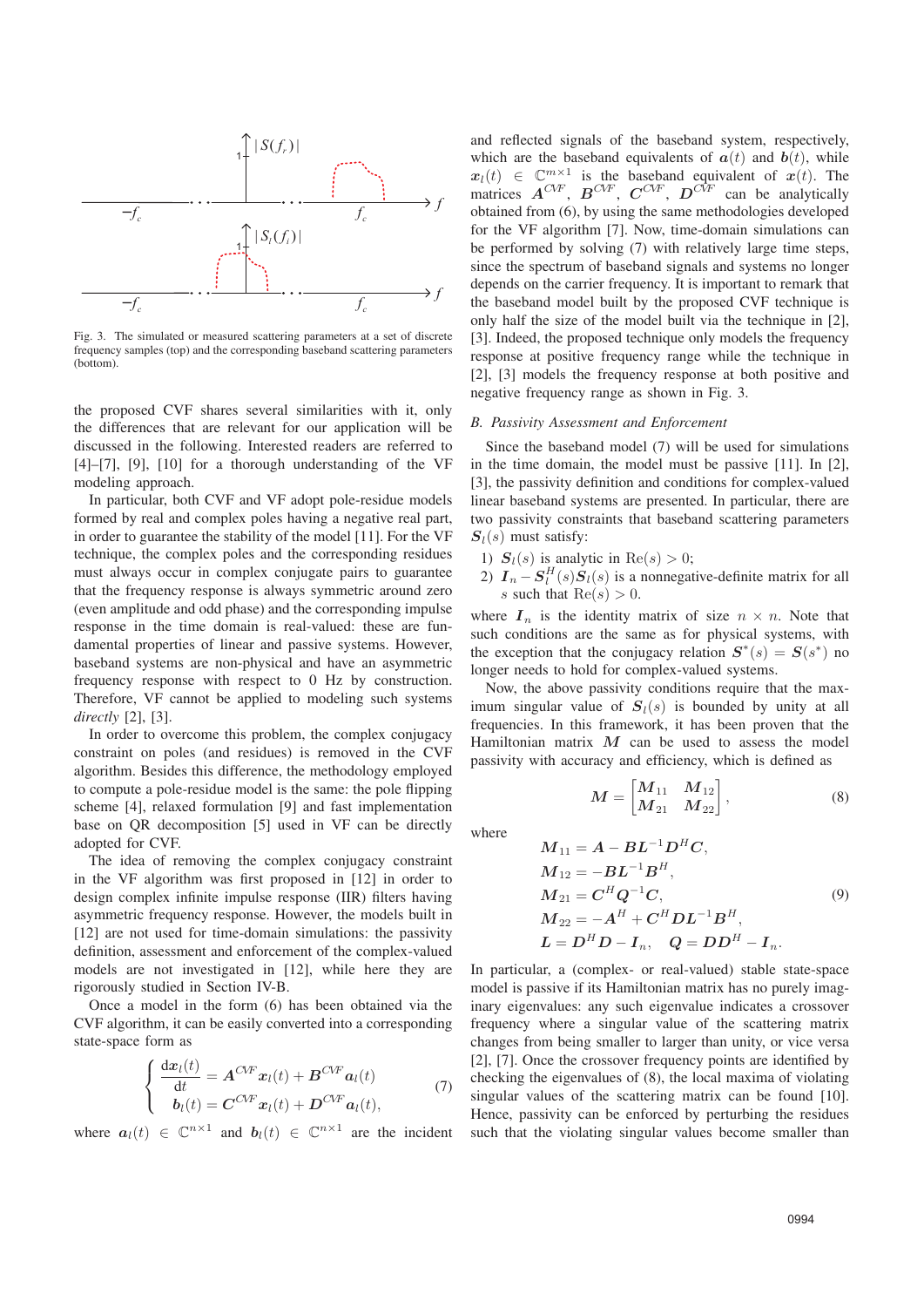

Fig. 4. The flowchart of the proposed modeling technique.

unity [10]. The flowchart of the proposed modeling strategy is shown in Fig. 4

# V. NUMERICAL EXAMPLE

Assume that the bandpass filter in Fig. 5 is used to filter incoming modulated signals and that its passband is centered at 12 GHz, with 3 dB bandwidth 1.27 GHz. First, the scattering parameters of the filter are evaluated in  $ADS<sup>1</sup>$  in the frequency range [9; 15] GHz. Following the proposed technique, the CVF baseband model in the form (7) is built with 6 poles, achieving a maximum absolute error of -70 dB in magnitude. The accuracy of the built model is shown in Fig. 6.

For comparison purpose, a VF model is built with the same error threshold of -70 dB, leading to a 12 poles model in the form (3). Note that this VF model represents a bandpass system and is defined in the bandwidth [9; 15] GHz, centered around the carrier frequency  $f_c = 12$  GHz. Then, a baseband model (which will be indicated as "shifted" baseband model in the following) can be computed from the VF model according to [2], [3], which also has 12 poles.

Then, the filter is assumed to be excited at the left port by a voltage source with internal resistance  $R_s = 50 \Omega$ , while the other port is terminated on a  $R_L = 50 \Omega$ . The voltage source generates a modulated signal which is formed by modulating a pseudo-random sequence of 1000 bits (with a bit time of 4 ns) on a carrier with  $f_c = 12$  GHz. The time-domain simulations of the three models: the bandpass VF model (3), the shifted baseband model [2], [3], and the novel CVF baseband model (7), are performed in Matlab. Figure 7 illustrates the output voltages obtained from different models up to 60 ns. Note that the port voltages and currents



Fig. 5. The structure of the microstrip bandpass filter under study.

1Advanced Design System (ADS), Keysight Technologies.



Fig. 6. The accuracy of the CVF baseband model  $S_l(f)$  with regard to baseband scattering parameters  $S_l(f_i)$ .



Fig. 7. The output voltage obtained from time-domain simulations of different models; the red line represents the output voltage from the bandpass VF model (3) which is a modulated signal, the blue line represents the amplitude of the output voltage from the novel CVF baseband model (7), while green crosses represent the amplitude of the output voltage from the shifted baseband model [2], [3].

from the shifted baseband model and the CVF model (7) are the baseband equivalents (and complex envelope [1]) of the port signals from the bandpass VF model (3), which is accurately demonstrated in Fig. 7. As mentioned in Section III, the modulated port signals of the filter can be analytically recovered from the port signals of the baseband models. This is demonstrated in Fig. 8, where the modulated output voltage is calculated from the baseband output and is compared to the modulated output voltage generated from the bandpass VF model (3), which shows an excellent agreement.

The time-domain simulation of the bandpass VF model (3) adopts a time step of 2 ps and requires 2.7 s, while the simulations of the shifted baseband model [2], [3] and the CVF baseband model (7) employ a time step of 40 ps and require 0.4 s and 0.2 s, respectively. Both baseband